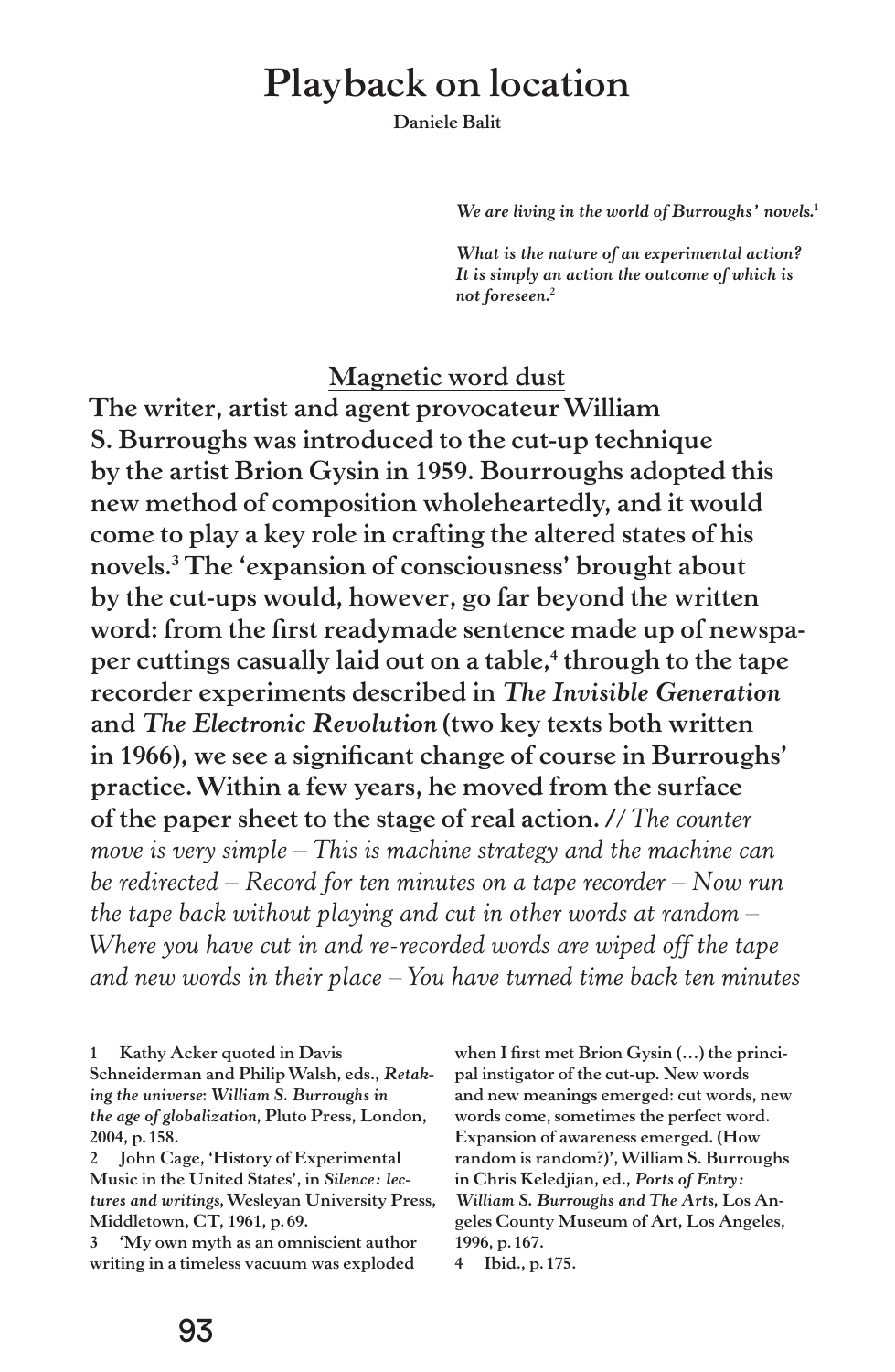*and wiped electromagnetic word patterns off the tape and substituted other patterns – You can do the same with mind tape after working with the tape recorder – (this takes some experimentation) – The old mind tapes can be wiped clean – Magnetic word dust falling from old patterns.***<sup>5</sup>**

**Other than representing a new approach from a formal and linguistic perspective, the tape recorder experiments marked a strong expansion in Burroughs' field of action; they accelerated the process in which the aesthetical blended with the political, causing the fusion of art and life. 'The ambition to dissolve the gap between the writer as sole active producer of meaning/truth and the reader as passive consumer – as Oliver Harris points out – is [now] based [...] on strictly material and pragmatic grounds.'6**

### **Street playback**

**Tape recorders allowed for the cutting practice to be transposed into a new, concretely temporal dimension./***/listen to your present time tapes and you will begin to see who you are and what you are doing here mix yesterday in with today and hear tomorrow your future rising out of old recordings you are a programmed tape recorder set to record and play back.***<sup>7</sup>**

**Different from writing, tapes have a direct effect on reality: they allow the capturing of events, facts, thoughts, and the building of temporal sequences. In addition, they offer the possibility of rearranging pre-recorded fragments./***/yes any number can play anyone with a tape recorder controlling the sound track can influence and create events.***<sup>8</sup> Even language takes on a different actuality, as it is captured in the moment of being spoken, and because of its direct relationship with the voice. But tape recorders are not just nonlinear tools of production. Burroughs did indeed discover in the aural dimension a new contextual practice./***/this is the invisible generation (...) you need a philips compact cassette recorder handy machine for street recording and playback you can carry it under your coat for recording (…) playback in the street will show the influence of your sound track in operation (…) carry my message all over london in our yellow submarine working with* 

*street playback you will see your playback find the appropriate context (...) you will learn to give the cues you will learn to plant events and concepts.***<sup>9</sup>**

#### **In situ**

**Undertaking** *in situ* **interventions played a fundamental role within the scope of attacking the established order of things. The cut-up process no longer played itself out just on the tape, but took effect in our real experience in a performative way./***/Playback on location can produce definite effects. Playing back recordings of an accident can produce another accident.***<sup>10</sup> Sounds can in fact be captured, re-broadcast and injected in different places of everyday life: in the street, on the underground, in pubs, in hotel rooms, or in workplaces./***/record your boss and co-workers analyze their associational patterns learn to imitate their voices oh you U be a pop-ular man around the office (...) record their body sounds from concealed mikes the rhythm of breathing the movements of after-lunch intestines the beating of hearts now impose your own body sounds and become the breathing word and the beating heart of that organization become that organization the invisible brothers are invading present time.***<sup>11</sup>**

#### **Politics of the soft machine**

**It was Gilles Deleuze who showed how the 'societies of discipline', which exerted their power in enclosed places such as prisons, schools and hospitals, went into crisis, and how a 'new monster', which made its way into the various areas of our everyday life, was spotted and called 'control' by Burroughs, before Foucault did the same.12**

**The actions that Burroughs proposed to alter the soundscape around us are thus to be read as a form of** 

**5 William S. Burroughs,** *Nova Express***, Grove Press, New York, 1992, p. 74. 6 Oliver Harris, 'Cutting up Politics', in Schneiderman and Walsh, op. cit., p. 186. 7 William S. Burroughs, 'The Invisible Generation', in** *The Ticket That Exploded***, Grove Press, New York, 1992, p. 213. 8 Ibid., p. 207.**

**10 William S. Burroughs,** *The Electronic* 

*Revolution***, Expanded Media Editions, Bonn, 1998. Available on-line at**  *http://archive.groovy.net/dl/elerev.html***. 11 Burroughs, 'The Invisible Generation', op. cit., p. 208.**

**12 Gilles Deleuze, 'Post-scriptum sur les sociétés de contrôle', in** *Pourparlers***, Les Editions de Minuits, Paris, 1990, pp. 240–8. Available on-line at** *http://infokiosques.net/ imprimersans2.php3?id\_article=214***.**

**Daniele Balit:** *Playback on location*

94 95

**<sup>9</sup> Ibid., p. 208.**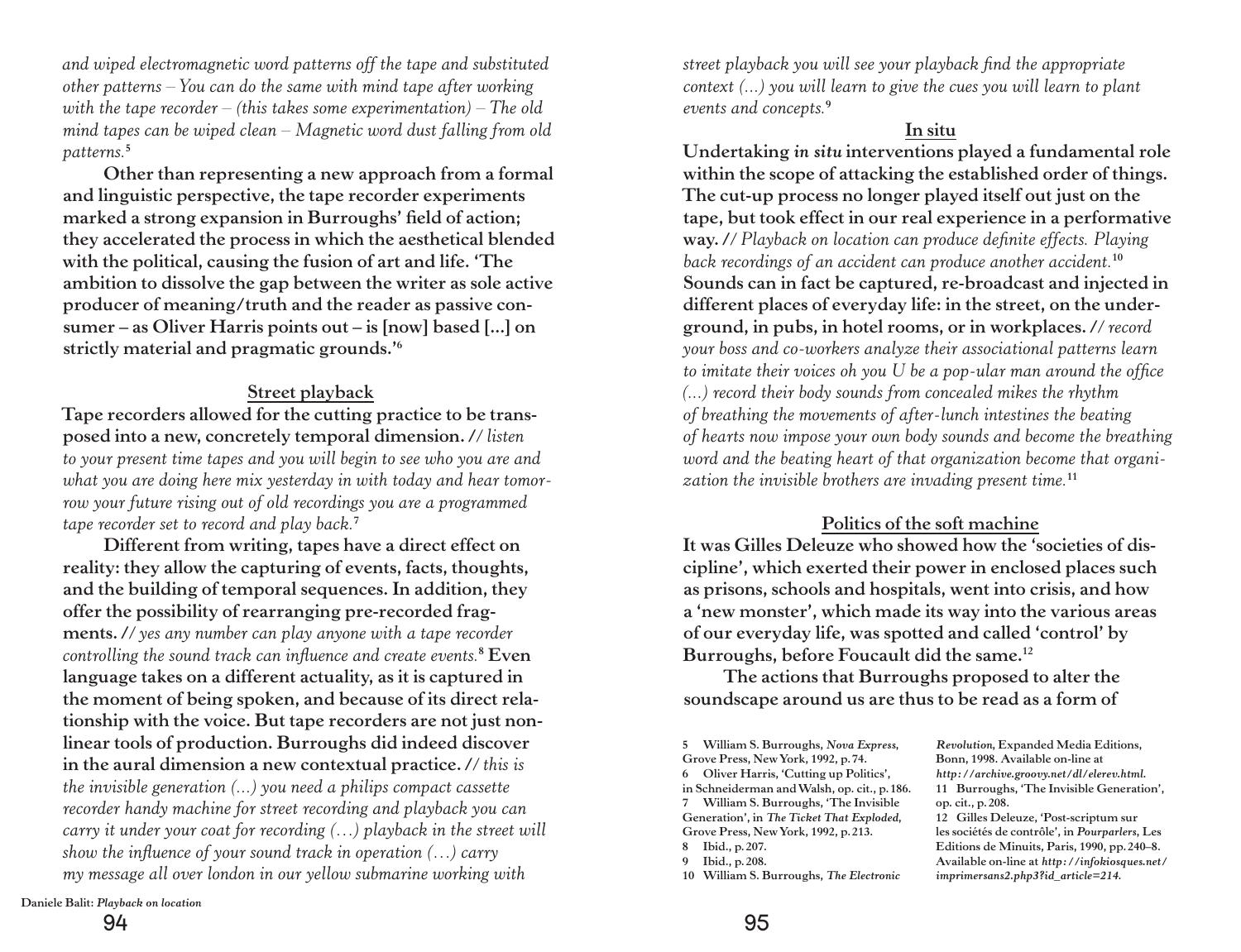**resistance against this new all-pervading ability exerted by 'control'. They are about taking back control over reality, and taking possession of the tools that the media, politics and other structures of the capitalist society constantly use to reach their aims./***/I have said that the real scandal of Watergate is the use made of recordings. (...) What then do they do with them? ANSWER: THEY PLAY THEM BACK ON LOCATION. They play these recordings back to the target himself ir* [sic] *the target is an individual from passing cars and agents that walk by him in the street. They play these recordings back in his naborhood. Finally they play them back in subways, restaurants, air ports and other public places.***<sup>13</sup>**

**Muzak Co., for example, is a company specialising in the development of techniques aimed at controlling our everyday listening, and that has been producing and selling 'background music' since the 1930s. Intended to increase production and consumption, Muzak sounds are most effective when played in specific places such as offices, lifts, supermarkets, airports or dentists' practices./***/PLAYBACK is the essential ingredient.***<sup>14</sup>**

**Burroughs' visions of modern society are as hallucinated as they are lucid. For him, the body is a (soft) machine that is subjected to the continuous and targeted assaults by control devices:/***/a vast hungry host of parasites with many names but one nature being hungry and one intention to eat.***<sup>15</sup>**

**The ideas behind Burroughs' writing somewhat recall the concept of biopower as described by Michel Foucault. The latter too, in fact, referred to the body 'as a machine' on which various forms of 'power over life', developed as early as the eighteenth century, are exerted.16 To contrast 'the** *anatomo-politics* **of the human body', to use Foucault's terms, Burroughs established some forms of subversion and resistance that took place within the same territory. /***/It was time to act (…) Equipped now with sound and image track of the control machine I was in position to dismantle it – I had only to mix the order of recordings and the order of images and the changed order would be picked up and fed back into the machine (...) Cut word lines – Cut music lines –Smash the control images –* 

*Smash the control machine – Burn the books – Kill the priests – Kill! Kill! Kill!***<sup>17</sup>**

### **The reality studio**

**Our sense of identity is entangled in the net of the society of control. In fact, as Timothy S. Murphy points out, subjectivity 'is a form of addiction to language, to the "I" of self-consciousness and identity as instrument of control'.18 The way out is thus one of fragmentation; a cut-up not only of the narrative order of reality, but also of the cognitive structures that keep our very identity together – those internal processes that are set and reproduced just like on tape./***/A tape recorder is an externalized section of the human nervous system. You can find out more about the nervous system and gain more control over your reaction by using a tape recorder than you could find out sitting twenty years in the lotus posture. Whatever your problem is just throw it into the machines and let them chew it around a while.***<sup>19</sup>**

**In the sense of subtracting reality from macro-narratives, Burroughs' operation is postmodern. Likewise, reality is a sort of tank – a big archive of samples, of endlessly spliceable fragments./***/Let us start with three tape recorders in The Garden of Eden. Tape recorder 1 is Adam. Tape recorder 2 is Eve. Tape recorder 3 is God, who deteriorated after Hiroshima into the Ugly American.***<sup>20</sup>**

## **Expanded social space**

**The new space for action was not only determined by the 'cut and splice' method the tape recorders offered, but also by their portability. Almost like a weapon, the tape recorder is a mobile device to be hidden under one's jacket or given out to an army of followers, to set off multiple chain reactions** 

**13 Burroughs,** *The Electronic Revolution***, op. cit.**

**14 Ibid.**

**15 Burroughs quoted by Serge Grünberg, '***la recherche d'un corps': langage et silence dans l'ouvre de William S. Burroughs***, Seuil, Paris, 1979, p.47.** 

**16 Michel Foucault,** *La volonté de savoir***, Gallimard, Paris, 1976, pp.182–3.**

**17 William S. Burroughs,** *The Soft Machine***,** 

**Grove Press, New York, 1992, p. 92. 18 Timothy S. Murphy, quoted in Jason Morelyle, 'Speculating Freedom: Addiction, Control and Rescriptive Subjectivity in the Work of William S. Burroughs', in Schneiderman and Walsh, op. cit., p. 75. 19 Burroughs, 'The Invisible Generation', op. cit., p. 213. 20 Burroughs,** *The Electronic Revolution***, op. cit.**

**Daniele Balit:** *Playback on location*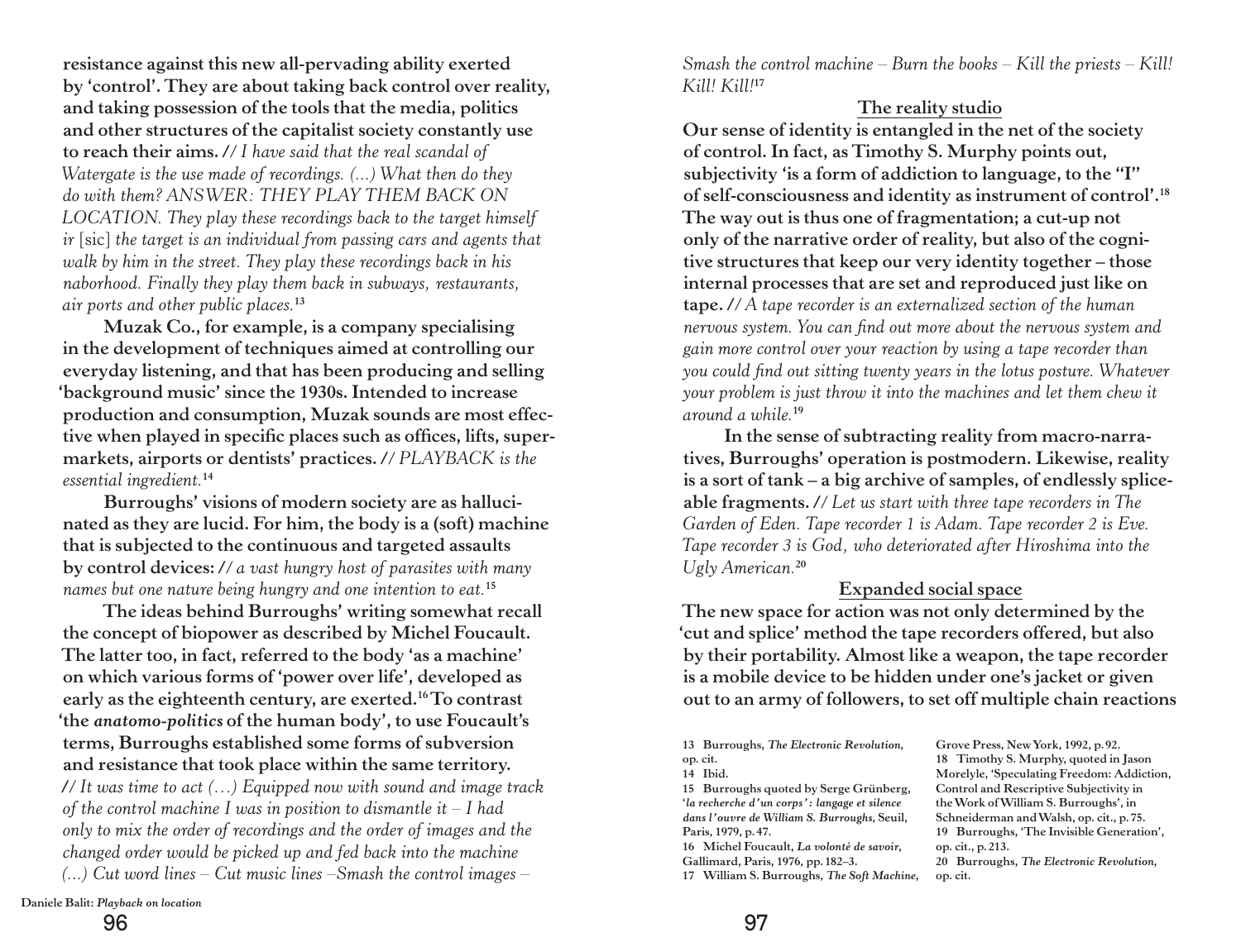**aimed at nullifying the effects of control over everyday life./***/I consider the potential of thousands of people with recorders, portable and stationary, messages passed along like signal drums, a parody of the President's speech up and down the balconies, in and out open windows, through walls, over courtyards, taken up by barking dogs, muttering bums, music, traffic down windy streets, across parks and soccer fields. Illusion is a revolutionary weapon.***<sup>21</sup>**

**Having seized the opportunity of mobile technology as a means for collective action, Burroughs, in this respect too, proved to be a visionary – the Nostradamus/Prophet of the electronic future, as Timothy Leary put it in 1987.22 The idea of coordinated happenings in public space, pre-dated what we know today as the smart mob phenomenon. Smart mobs are groups that exploit the coverage and accessibility of communication networks as a tool for social coordination, acting in areas ranging from the political to performance, or, more often than not, leisure.** 

**It is not by accident that many of the actions by smart mobbers recall Burroughs' project aimed at breaking the cognitive and logical patterns connected with reality, although they operate in a different register./***/There is no true or real 'reality' –'Reality' is simply a more or less constant scanning pattern – The scanning pattern we accept as 'reality' has been imposed by the controlling power on this planet, a power primarily oriented towards total control.***<sup>23</sup>**

**In Rome, for instance, smart mobbers went into a bookshop and started asking the staff for information on**  books that don't exist,<sup>24</sup> while a website of one of these groups **that organise so-called silent raves states, in Burroughs' style: 'Arrive at locations at stated time. Dance to the music of your choice. There is no time restriction so dance till you drop. Utilise the entire space. You will be one of many.'**

**Only recently, the artist Riccardo Benassi told me about how he had witnessed hundreds of headphone-wearing people dancing at Tate Modern's turbine hall on the edge of Doris Salcedo's 'crack in the floor' (***Shibboleth***, 2009). 'An impromptu sound piece, one of the best I've ever seen', Benassi said.25**

**Yet, the private space of listening through headphones, which, paradoxically, is shared through the silent rave's collective action, remains, after all, a closed space./***/Take two opposed pressure groups – Record the most violent and threatening statements of group one with regard to group two and play back to group two – Record the answer and take to back to group one –Back and forth between opposed pressure groups – This process is known as 'feed back'.***26 Though in a different way, Burroughs' actions connect to the idea of a constantly expanding and self-redefining social space that brings the balance of closed systems to a breaking point.** 

### **Word and image as parasitic invaders**

**Burroughs' reality is mostly made up of 'junk': dense heaps of words and images that pollute the neural tissues as if they were a toxic substance or a virus, thus corrupting the cognitive processes./***/Virus of rage hate fear ugliness swirling round you waiting for a point of intersection and once in immediately perpetrates in your name some ugly noxious or disgusting act sharply photographed and recorded becomes now part of the virus sheets constantly presented and represented before your mind screen to produce more virus word and image around and around it's all around you the invisible hail of bring down word and image.***<sup>27</sup>**

**In such a landscape, in which the inner and outer worlds get mixed up, power is able to exert a form of total**  control. // Nobody is permitted to leave the biologic theater which  *in this case is the human body.***28 To escape from such a panopticon, in which our consciousness is locked up, one has to experience new paths of perception. Brion Gysin's** *Dreamachine*  **was one example. This device emitted pulsating flashes to be** 

**22 Timothy Leary, 1987, quoted by Oliver Harris, 'Cutting up Politics', in Schneiderman and Walsh, op. cit., p.189. 23 Burroughs,** *Nova Express***, op. cit. p. 53. 24 See 'Smart mob storms London', BBC, 8 August 2003, online news article, in** *http://news.bbc.co.uk/2/hi/technology/3134559.stm***.**

**25 Riccardo Benassi has participated by way of an instruction in The Invisible Generation project. On the 'silent rave' episode at Tate Modern, see also Benassi's** *Letters from the Passenger Seat with No One at the Wheel***, Mousse Publishing, Milan, 2010. 26 Burroughs,** *The Ticket That Exploded***, op. cit., p. 55. 27 Burroughs,** *Nova Express***, op. cit., p. 73. 28 Burroughs, ibid., p. 8 (footnote).**

**<sup>21</sup> Ibid.**

**Daniele Balit:** *Playback on location*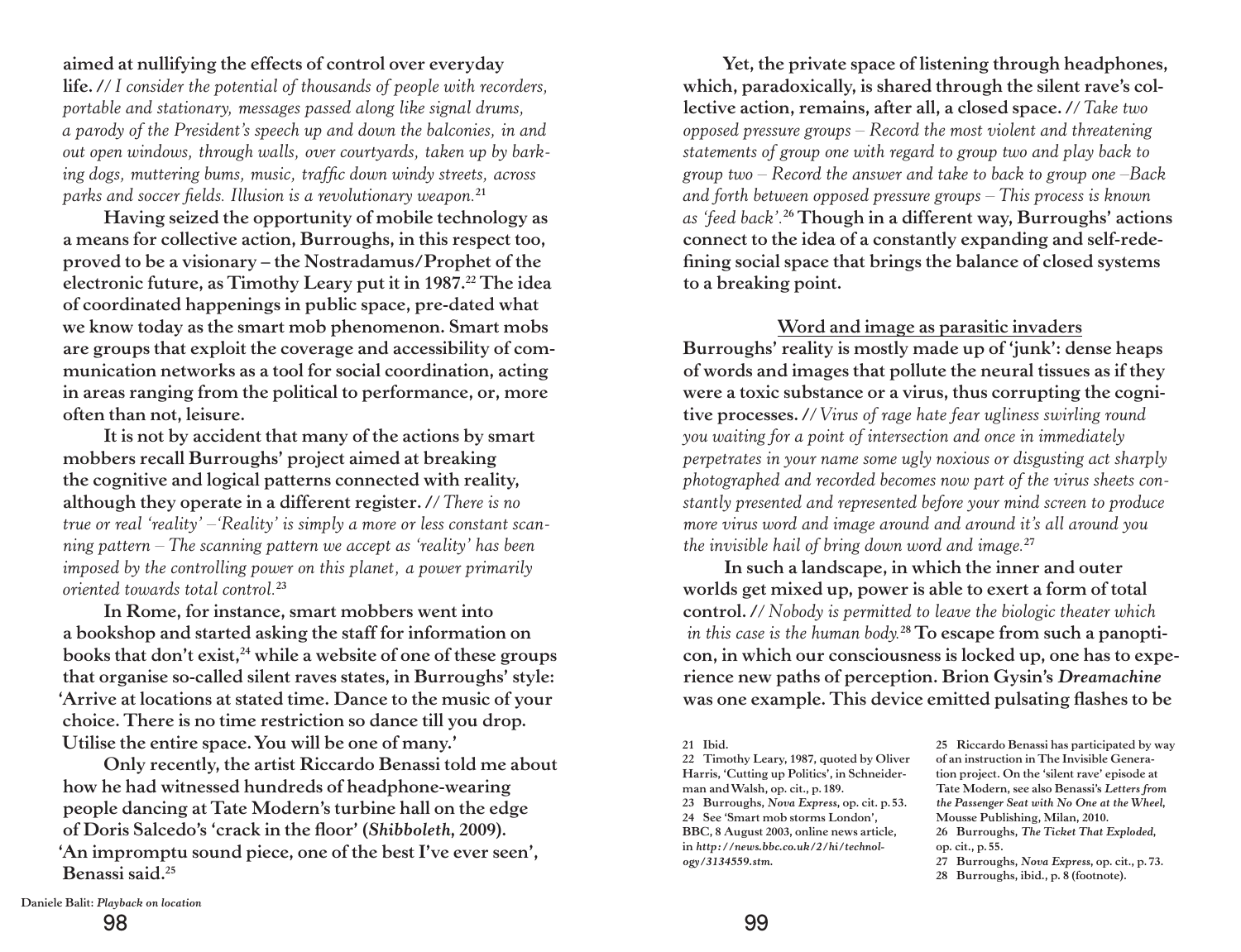**'seen' with closed eyes, as they act on the alpha brain waves. For Burroughs and Gysin, the** *Dreamachine* **was intended to operate at the same level as the media, as a 'counterconditioning tool' (Branden W. Joseph) that was envisaged to be installed at 'every suburban home, in the spot formerly occupied by the television set' – as Gysin put it.29/***/The control of the mass media depends on laying down lines of association. When the lines are cut the associational connections are broken.***<sup>30</sup>**

#### **Coordinate points**

**It is necessary to pierce through the thin shell of images that enclose us – similar to when Truman, the main character of the film** *The Truman Show***, finally decides to escape, and he ends up piercing through the painted scene of the huge film set in which he had, unbeknownst to him, always been living and by which he had been controlled./***/ – nova criminals are not three-dimensional organisms (…) but they need three-dimensional human agents to operate – The point at which the criminal controller intersects a three-dimensional human agent is known as 'a coordinate point'.***<sup>31</sup>**

**With his practice, Burroughs aimed to 'remove the grey veil' that obfuscates reality. In the neo-futuristic tones of** *The Invisible Generation***, he insisted on sound as a guerrilla tactic to transform our everyday environment./***/Storm the Reality Studio and retake the universe.***<sup>32</sup>**

**Sound permeates places, causing space-time to expand. It spreads in all directions and influences our perception of our environment and events. More than written word and image, sound has the ability to pervade and break into**  the spaces we inhabit. // programmed tape recorders are of course *essential to any party and no modern host would bore his guests with a straight present time party in a modern house every room is bugged recorders record and play back from hidden mikes and loudspeakers phantom voices mutter through corridors and rooms word visible as a haze tape recorders in the gardens answer each other like barking dogs sound track brings the studio on set you can change the look of a city by putting your own sound track into the streets.***<sup>33</sup>**

**The shift of perspective, the constant possibility of changing position with respect to reality is a central aspect of both Burroughs' poetics and the way he lived his life. When he was four years old, a little grey man appeared in his toy house. 'I wouldn't call [such type of experiences] hallucinatory at all. If you see something, it's a shift of vision, not a hallucination. You shift your vision. What you see is there, but you have to be in a certain place to see it.' <sup>34</sup>**

#### **The Subliminal Kid**

**The sonic's potential as a subversive and destabilising means is suggested likewise by Jean-Luc Nancy's reflections on the act of listening. Nancy pointed at the wave nature of sound as an element able to break the strong link between shape and sense, to reverse 'the logic of presence as appearing, as phenomenality, or as manifestation, and thus as the visible face of a presence subsisting in self.' To listen, argued Nancy 'is to enter that spatiality by which,** *at the same time***, I am penetrated.'35/***/'THE SUBLIMINAL KID' moved in and took over bars cafés and juke boxes of the world cities and installed radio transmitters and microphones in each bar so that the music and talk of any bar could be heard in all his bars.***<sup>36</sup>**

**'The sonorous is omnipresent', wrote Nancy, 'and its presence is never a simple being-there or how things stand, but is always at once an advance, penetration, insistence, obsession, or possession.'37/***/'The Subliminal Kid' moved in seas of disembodied sound (…) he set up waves and his agents with movie swirled through all the streets of image and brought back street in music from the city and poured Aztec Empire and Ancient* 

**29 Brion Gysin as quoted by Branden W. Joseph in** *Beyond the Dream Syndicate: Tony Conrad and the arts after Cage – (a "minor" history)***, Zone Books, New York, 2008, p.311.** 

**30 Burroughs,** *The Electronic Revolution***, op. cit.** 

**31 Burroughs,** *Nova Express***, op. cit., p. 56.**

**32 Burroughs, ibid., p. 59.**

**33 Burroughs, 'The Invisible Generation', op. cit., p.214.**

**34 Burroughs quoted in Allen Hibbard,**  *Conversations with William S. Burroughs***, University Press of Mississippi, Jackson, MS, 1999, p. 182. Available on-line at**  *http://newdawnmagazine.com.au/Article/ William\_S.\_Burroughs\_20th\_Century\_Gnostic. html*

**35 Jean-Luc Nancy,** *Listening***, English translation, Fordham University, New York, 2009, pp. 13–4.**

**36 Burroughs,** *Nova Express***, p.147.**

**37 Nancy, op. cit., p.15.**